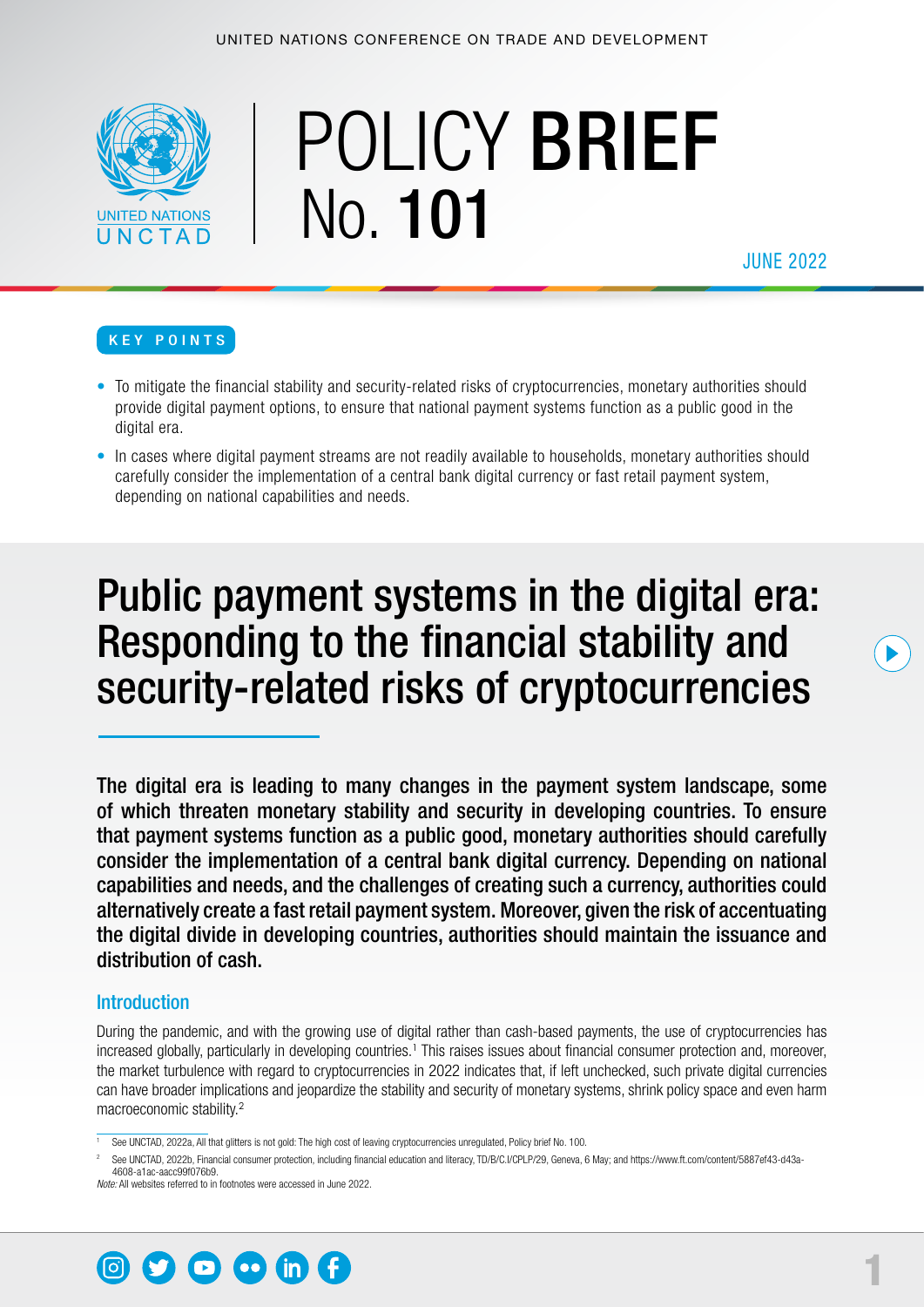However, curbing the spread of cryptocurrencies is not an easy task. Besides implementing comprehensive financial regulations targeted directly at cryptocurrencies and crypto-exchanges and restricting advertising related to cryptocurrencies, as recommended by UNCTAD, policymakers need to ensure that the domestic payment system in the digital era serves as a public good. The best national payment systems provide stability, safety, efficiency, affordability and integrity; and protect privacy.<sup>3</sup>

To harness the opportunities and minimize the risks of digitalization in developing countries, authorities need to consider creating a digital version of a national payment system in the light of social and economic realities.<sup>4</sup> In this policy brief, two options are addressed that could help developing countries achieve this goal, namely, central bank digital currencies and fast retail payment systems.

#### Central bank digital currencies

A central bank digital currency is a digital representation of a sovereign currency, which is backed, issued and controlled by a national monetary authority.<sup>5</sup> Until recently, there was no direct connection between monetary authorities and citizens. Access to payment options relied on intermediaries, such as commercial banks. Through the use of a central bank digital currency, citizens can have direct access to a currency and related payment options backed by a central bank.

The technological advantages of a central bank digital currency include a high processing speed, lower costs and the potential for financial inclusion. The latter is also associated with private digital currencies. To a great extent, the use of a central bank digital currency has been a response to risks related to cryptocurrencies, including following the digital currency proposal of a major digital platform and the increasing importance of private payment providers in some countries. For example, in China, Alipay and Wechat Pay make up 90 per cent of the mobile payment sector and, in Kenya, M-Pesa makes up 98.9 per cent.<sup>6</sup> As at December 2021, three projects with regard to such currencies had been launched by Bahamas, Nigeria and the Eastern Caribbean Central Bank, the monetary authority for Antigua and Barbuda, Dominica, Grenada, Saint Kitts and Nevis, Saint Lucia, Saint Vincent and the Grenadines, Anguilla and Montserrat. Worldwide, 15 economies are in the pilot stage of issuing a central bank digital currency and 67 economies are exploring the benefits and drawbacks of issuing such a currency.<sup>7</sup> The risk of data breaches or abuse by public authorities requires a careful approach and much depends on the design (box 1), yet the use of a central bank digital currency can help avoid the risk of the monetary exploitation of personal data by private digital payment providers.<sup>8</sup> Moreover, for consumers, the use of such a currency should be costless, as the monetary authority bears the costs of launch and operation, as with the use of cash at present.

#### Box 1 Nigeria: Finding a balance between inclusiveness and the restriction of illicit transactions

The design of a central bank digital currency involves trade-offs. Such a currency should be universally accessible, yet mechanisms are necessary to prevent its use in illicit financial transactions, such as tax evasion and money laundering. Use of a central bank digital currency may be appealing for the sake of financial inclusion yet, as accounts are anonymous, illegal transactions are thereby potentially facilitated. Implementation of an account-based central bank digital currency, with each wallet linked to a person, would better help control illicit transactions, but might risk excluding undocumented populations.

To minimize this trade-off, in Nigeria, the Central Bank has designed wallet categories. Currently, the electronic naira currency is provided only to people with a bank account and, therefore, in possession of an identification document. The Central Bank plans to expand access to this currency to anyone with a mobile telephone, which would include undocumented populations. To minimize the risk of illicit transactions, accounts linked to identification documents are permitted to hold higher values, of up to <sup>#5</sup> million (around \$12,000) and anonymous accounts are limited to lower values, of up to  $\text{H120,000}$  (around \$300). Such graduated access should be a temporary solution, however, with authorities reducing barriers to citizens in accessing the payment system, including through the universal provision of identification documents.

*Source:* Bank for International Settlements, 2021a. See <https://enaira.gov.ng/>.



<sup>&</sup>lt;sup>3</sup> See UNCTAD, 2022a; and Bank for International Settlements, 2001, Core principles for systemically important payment systems, available at <https://www.bis.org/cpmi/publ/d43.htm>.

See United Nations, 2019. The age of digital interdependence: Report of the United Nations Secretary-General's High-level Panel on Digital Cooperation, available at [https://digitallibrary.](https://digitallibrary.un.org/record/3865925?ln=en) [un.org/record/3865925?ln=en](https://digitallibrary.un.org/record/3865925?ln=en).

<sup>5</sup> See International Monetary Fund, 2022, Behind the scenes of central bank digital currency, Fin[ancial] Tech[nology] Note No. 4.

<sup>6</sup> F Restoy, 2022, The digital disruption: The role of regulation, available at<https://www.bis.org/speeches/sp220128.htm>; Kenya, Communications Authority, 2019, Statistics reports for financial year 2019–2020, available at [https://www.ca.go.ke/consumers/industry-research-statistics/statistics.](https://www.ca.go.ke/consumers/industry-research-statistics/statistics)

See [https://www.atlanticcouncil.org/cbdctracker.](https://www.atlanticcouncil.org/cbdctracker)

See Bank for International Settlements, 2021a, CBDCs[Central bank digital currencies]: An opportunity for the monetary system, available at [https://www.bis.org/publ/arpdf/ar2021e3.](https://www.bis.org/publ/arpdf/ar2021e3.htm) [htm;](https://www.bis.org/publ/arpdf/ar2021e3.htm) and Bank for International Settlements, 2021b, Fintech[Financial technology] and payments: Regulating digital payment services and e[lectronic] money, available at [https://www.bis.](https://www.bis.org/fsi/publ/insights33.htm) [org/fsi/publ/insights33.htm.](https://www.bis.org/fsi/publ/insights33.htm)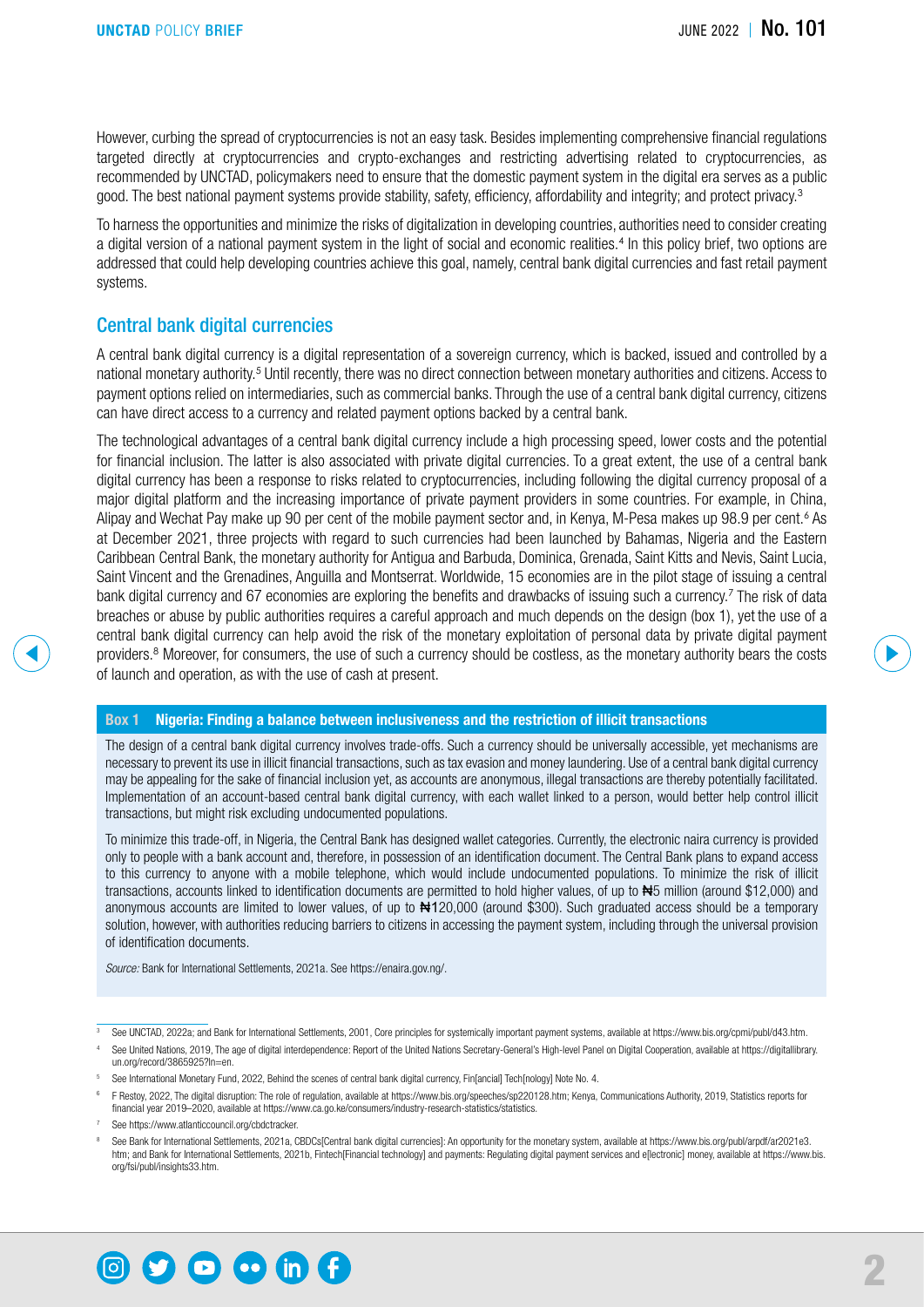Several design alternatives are under discussion, including on whether the underlying technology of a central bank digital currency should be distributed ledger technology. Consensus regarding the superiority of the latter in supporting a central bank digital currency has not yet been reached, for example because, as noted in some studies, its use can compromise the speed of payments.<sup>9</sup>

The Bank for International Settlements has highlighted the risks of financial disintermediation and a flight to safety from commercial bank deposits to central bank digital currencies since, during times of financial turmoil, people may perceive central bank digital currencies as safer than commercial bank deposits and prefer to hold balances in the former.<sup>10</sup> However, as commercial banks have access to central bank liquidity, such risks are relatively low, and can be managed. Moreover, authorities could set a cap on central bank digital currency accounts and refrain from paying interest on them, to further mitigate such risks.

Despite the advantages of a central bank digital currency in maintaining financial stability and security, launching such a currency is not a simple task. A lack of human and financial resources is one of the most significant barriers.<sup>11</sup> Moreover, in some cases, a central bank digital currency would require a revised legal framework. Given such challenges, monetary authorities must carefully weigh the pros and cons of implementing a central bank digital currency. A fast retail payment system might be a practical alternative.

#### Fast retail payment systems

A fast retail payment system is an electronic payment scheme that allows for the processing of small-value (retail) transactions in real time.12 Such a system was first introduced in the Republic of Korea in 2001. Since then, over 60 jurisdictions have launched or are planning to implement a similar system. There are different frameworks in place but, in most cases, central banks have taken on three crucial roles, namely, as designers, overseers and operators. If well designed, overseen and operated by a central bank, a fast retail payment system can meet the requirements of a digital payment system, but may fall short in terms of financial inclusion, as it requires intermediaries to offer accounts to users.

The advantage of a fast retail payment system, compared with other payment streams, is that it may be provided at no cost or a low cost. The use of an alias (taxpayer identification number, telephone number or email address) can be used to identify the payee instead of a bank account number. This makes access to fast payments easier and reinforces the safety and integrity of the system, as it helps to reduce fraudulent activity and payment to an incorrect payee.

Yet a fast retail payment system operated by a profit-seeking private institution carries considerable risk unless it is strictly supervised. Moreover, to ensure liquidity, the monetary authority will need to implement special arrangements that enable participants to access central bank liquidity when necessary.<sup>13</sup>

In choosing between a central bank digital currency and a fast retail payment system to address risks related to cryptocurrencies, policymakers need to consider the structural features of the domestic financial system. In countries in which financial inclusion levels are already high, or in which financial institutions can successfully extend transaction accounts to the population, a fast retail payment system can serve as a system that has some of the advantages of a central bank digital currency (box 2). A country may opt to launch a fast retail payment system and then develop a central bank digital currency, yet it should be noted that a successfully implemented fast retail payment system reduces the necessity of developing the latter.

#### Policy recommendations

One way to contain the expansion of cryptocurrencies in developing countries is through the provision of a domestic digital payment system operated by the monetary authority.14 Technological capacity, human and financial resources, structural features of domestic financial systems (i.e. whether there is a public commercial bank) and levels of financial inclusion and access to communications technology are all important factors in selecting a digital payment system.

Moreover, while there are pressures on countries to initiate a digital payment system as soon as possible, doing so requires a strategic approach that takes into account the digital divide. In developing countries, two significant barriers related to the creation of a central bank digital currency or a fast retail payment system are linked to the digital divide.

10 See Bank for International Settlements, 2021d, Central bank digital currencies: Financial stability implications, Report No. 4.

<sup>14</sup> See UNCTAD, 2022a.



See Bank for International Settlements, 2020, The technology of retail central bank digital currency, available at [https://www.bis.org/publ/qtrpdf/r\\_qt2003j.htm](https://www.bis.org/publ/qtrpdf/r_qt2003j.htm); and Bank for International Settlements, 2021c, Distributed ledgers and the governance of money, available at<https://www.bis.org/publ/work924.htm>.

<sup>11</sup> International Monetary Fund, 2022.

<sup>&</sup>lt;sup>12</sup> See Bank for International Settlements, 2021e, Developments in retail fast payments and implications for RTGS[real-time gross settlement] systems, available at [https://www.bis.org/](https://www.bis.org/cpmi/publ/d201.htm) [cpmi/publ/d201.htm](https://www.bis.org/cpmi/publ/d201.htm).

<sup>13</sup> Bank for International Settlements, 2014, Non-banks in retail payments, available at [https://www.bis.org/cpmi/publ/d118.htm.](https://www.bis.org/cpmi/publ/d118.htm)